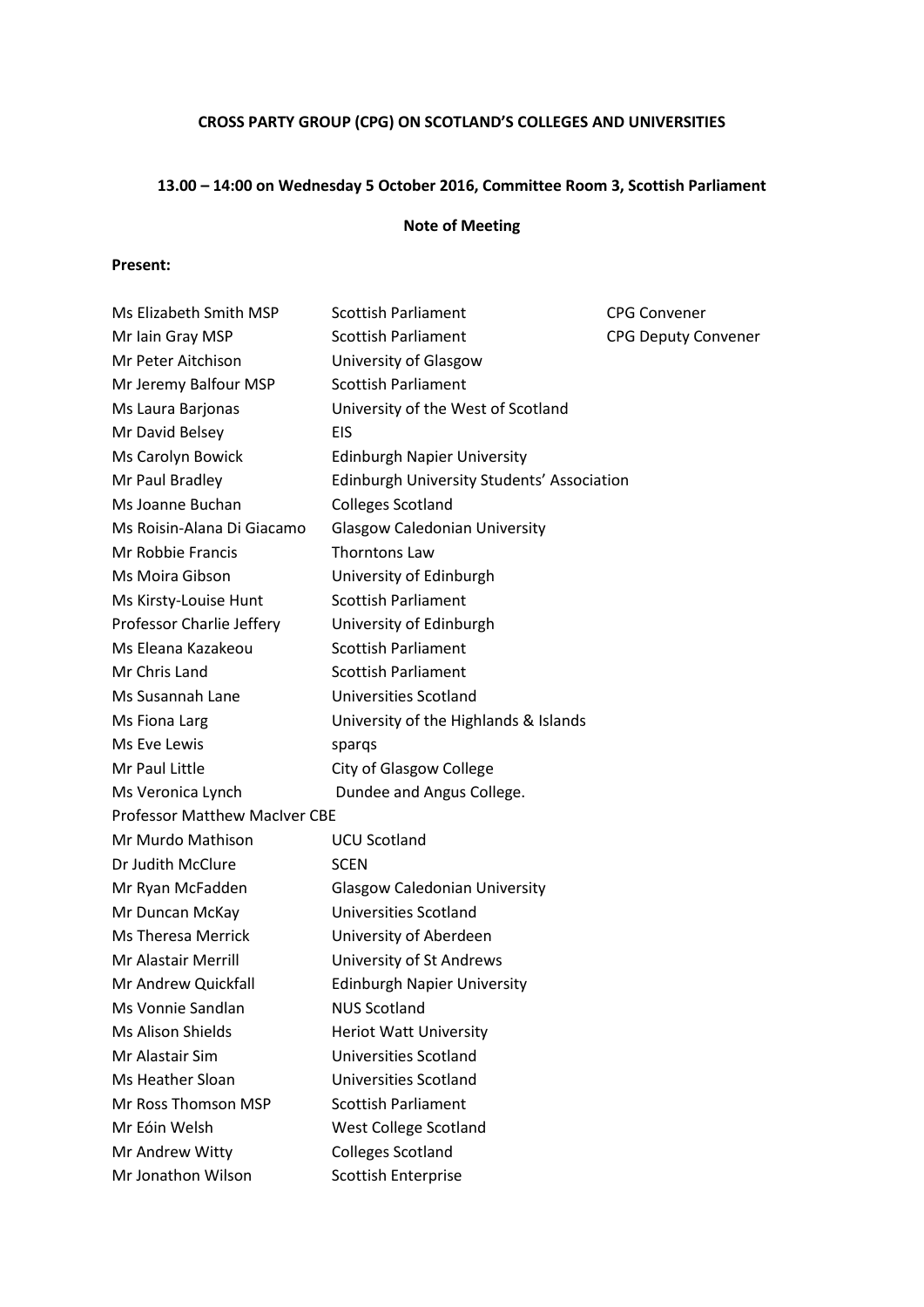#### **Apologies:**

| Mr David Anderson           | University of Glasgow                          |  |
|-----------------------------|------------------------------------------------|--|
| Ms Amy Brown                | Sills Development Scotland                     |  |
| Prof Alan Dearle            | University of St Andrews                       |  |
| <b>Prof Sir Pete Downes</b> | University of Dundee                           |  |
| Prof Grant Jarvie,          | University of Edinburgh                        |  |
| Ms Sheona Lawson            | Edinburgh University Students' Association     |  |
| Ms Monica Lennon MSP        | <b>Scottish Parliament</b>                     |  |
| Mr Paul Little              | City of Glasgow College                        |  |
| Prof Craig Mahoney          | University of the West of Scotland             |  |
| Dr Finlay MacCorquodale     | <b>Edinburgh Napier University</b>             |  |
| Mr Liam McArthur MSP        | <b>Scottish Parliament</b>                     |  |
| Dr Judith McClure           | <b>Scotland China Education Network (SCEN)</b> |  |
| Ms Pauline McNeill MSP      | <b>Scottish Parliament</b>                     |  |
| Ms Bernadette Milligan      | West College Scotland                          |  |
| <b>Prof Ferdinand von</b>   | <b>Robert Gordon University</b>                |  |
| Prondzynski                 |                                                |  |
| Prof Sir Timothy O'Shea     | University of Edinburgh                        |  |
| Ms Rebecca Scarlett         | <b>Lead Scotland</b>                           |  |
| Ms Jane Scott               | Queen Margaret University, Edinburgh           |  |
| Mr Tavish Scott MSP         | <b>Scottish Parliament</b>                     |  |
| Ms Linda Somerville         | <b>NUS Scotland</b>                            |  |
| Mr Martyn Spence            | Heriot-Watt University                         |  |
| Mr Kenny Stewart            | Open University in Scotland                    |  |
| Mr Brian Whittle MSP        | <b>Scottish Parliament</b>                     |  |

## **RECONSTITUTION OF CPG ON COLLEGES AND UNIVERSITIES**

#### **1. Welcome and introduction from the CURRENT Convener**

The current Convener, Ms Smith MSP, welcomed everyone to the first meeting of the CPG on Colleges and Universities in session 5 of the Scottish Parliament. Ms Smith explained that the meeting would be in two parts: firstly, the business of reconstituting the group and that the second part of the meeting would be a discussion on the topic of Brexit. The Convener welcomed the speakers: - Professor Charlie Jeffery, Professor of Politics and Senior Vice-Principal, University Edinburgh; and Ms Veronica Lynch, Director (External Relations), Dundee and Angus College.

Ms Smith thanked Alastair Sim and Universities Scotland for sponsoring lunch for the meeting.

## **2. Apologies**

Apologies were noted.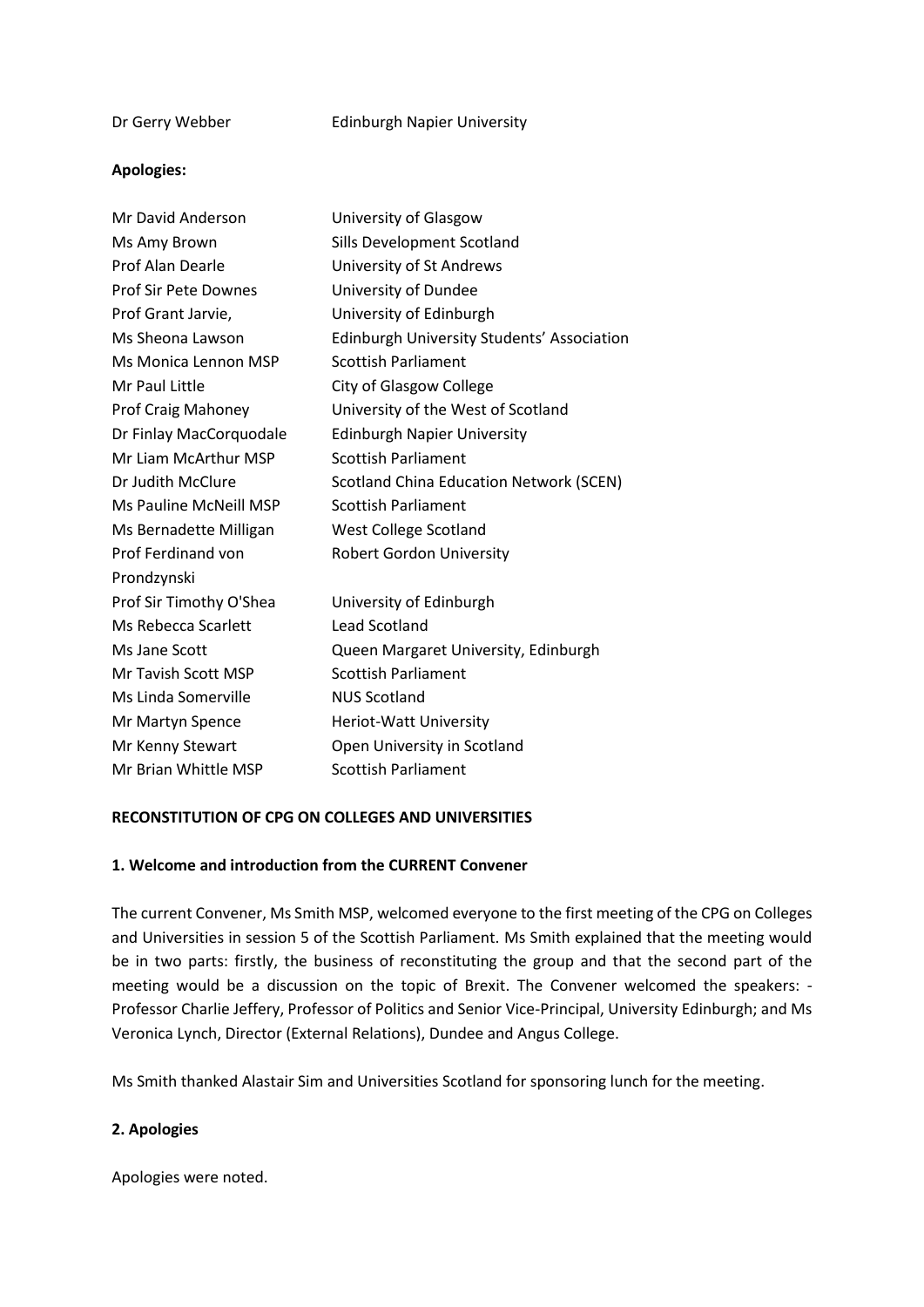## **3. Explanation of reconstitution the CPG**

Ms Smith advised members on the re-registration process for previously recognised groups:-

- The group must be re-registered by 30 October.
- Election of two office bearers and secretariat.
- The inclusion of the most recent annual return
- MSP Membership The Convener advised that the group met this criteria, with at least 5 MSP members.

#### **4. Election of Office Bearers**

The Group **approved** the re-election of:

- Ms Liz Smith MSP as Convener of the CPG on Colleges and Universities.
- Mr Iain Gray MSP as Vice-Convener CPG on Colleges and Universities.
- Universities Scotland, with support from Colleges Scotland, to provide the Secretariat function for the group.

#### **5. Discussion of the way forward for the Group and future topics**

The Convener advised the Group that the following dates have been scheduled for 2016/17.

- Wednesday 14 December 2016: 1- 2pm in Committee Room 3
- Wednesday 8 March 2017: 1- 2pm in Committee Room 3
- Wednesday 10 May 2017: 1- 2pm in Committee Room 3

Ms Smith informed the Group of topics that had been suggested by members for discussion at future meetings, and invited them to submit any other suggestions.

## **6. Close of reconstitution business part of the meeting**

The Convener concluded the business necessary for re-registration of the Group and moved onto the topic for discussion.

#### **5 OCTOBER MEETING AGENDA**

**1.** The Convener welcomed everyone to the 5 October Meeting on topic of Brexit and implications for Scotland's colleges and higher education institutions.

## **2. Introduction to topic of Brexit and its implications for Scotland's colleges and Higher education institutions**.

Ms Smith invited the speakers to make their presentations.

## **Professor Charlie Jeffery, Professor of Politics and Senior Vice-Principal, University of Edinburgh.**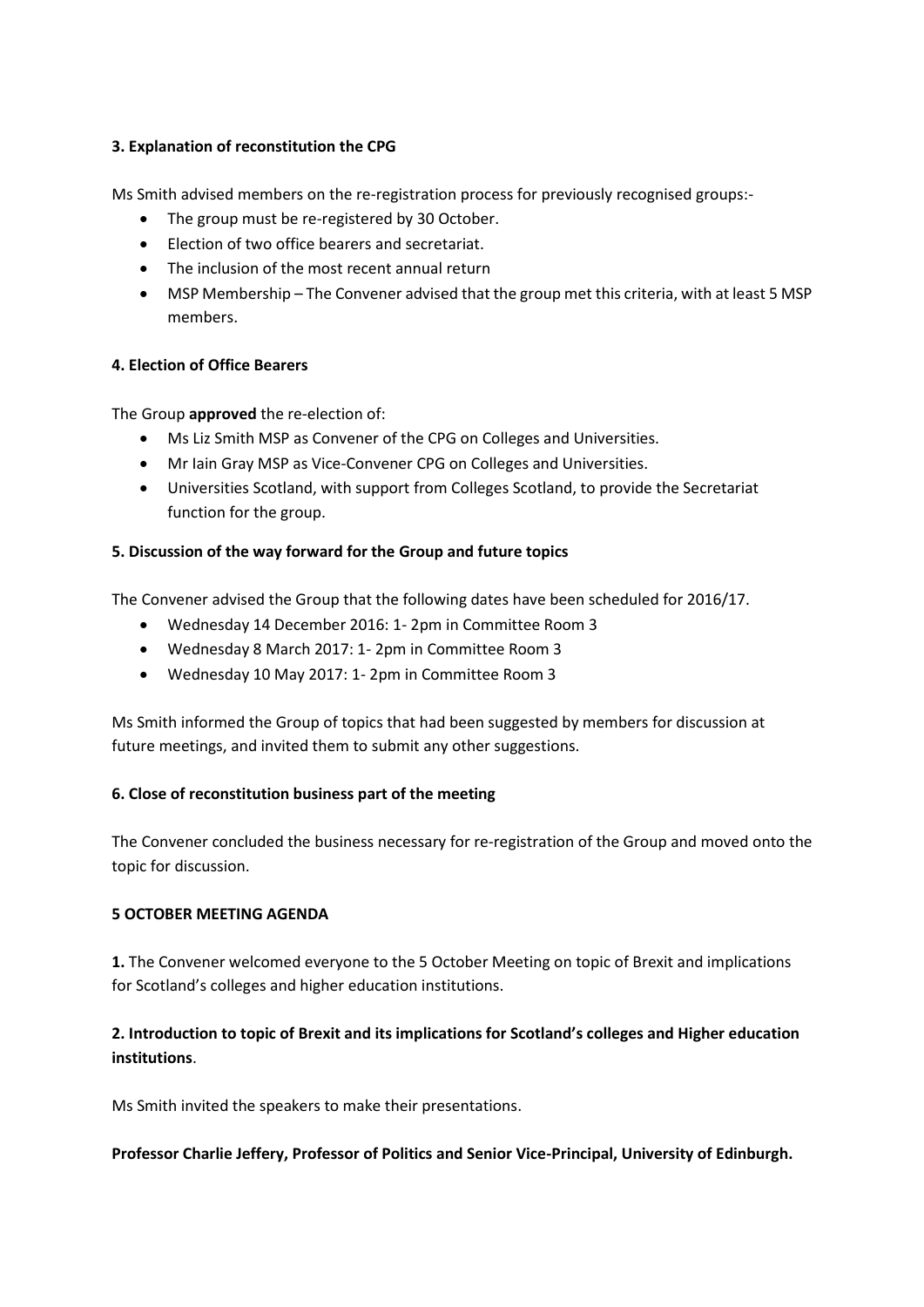Professor Jeffery began his presentation, **"***Brexit: key issues for universities"* stating that universities thrive on free movement of ideas and on recruiting the best academics and staff. He commented that although it is unclear what Brexit means yet, it does mean 'squaring the circle' around issues of access to the Single Market through EU research funding and Erasmus, and limits to free movement of people.

Members were informed that the last year, the University of Edinburgh received 10 per cent of research funding, equating to £25m from the EU, and that 25 per cent of its staff and 14 per cent of its students are from the EU. The University also Edinburgh has Erasmus agreements with 250 universities.

Commenting on the 'brilliance' of academics at his university and the importance of free movement, Professor Jeffery cited the work of Professor Harold Haas, the pioneer of Li-Fi (optical wireless communications) and Professor Christina Ianneli, a leading sociologist of education and social stratification based at Moray House School of Education. He commented that Professor Haas is German, but working at the University of Edinburgh, delivering transformative and ground-breaking work. Professor Iannelli is Italian but is working in Edinburgh and not in her home land. The Group also heard about examples of research work of EU students and the advantages that being part of the Erasmus exchange programme gives students.

In considering what the challenges for Scotland were and what to do, Professor Jeffery outlined three potential approaches:-

- Plan A a bespoke association agreement for the UK which involves large-scale continuity of the existing relationship with the EU, with minimal controls on free movement.
- Plan B make the case for a deal for higher education as a sector with privileged free movement and access to single market.
- Plan C If there is a hard Brexit there would be a need to win UK government recognition of the benefits of highly skilled labour migration for higher education and the need to make a case for compensation for lost research funding.

## **Ms Veronica Lynch, Director (External Relations), Dundee and Angus College.**

In her presentation on *"Implications of Brexit on Colleges",* Ms Lynch outlined a portrait of Scotland's colleges from an EU perspective. The Group was informed that: -

- Scotland's colleges receive £20 million a year through the European Social Fund (ESF) which funds 4,200 additional student places;
- colleges contracted by Skills Development Scotland (SDS) and other authorities are enhanced by EU funding;
- there are 6,800 FTE EU Nationals studying at Scotland's colleges;
- capital projects are supported by £200-250million of EU funding over 10 year period;
- there has been significant growth in EU mobility (93 staff and 114 students) which is an increase of 50 per cent over 7 years.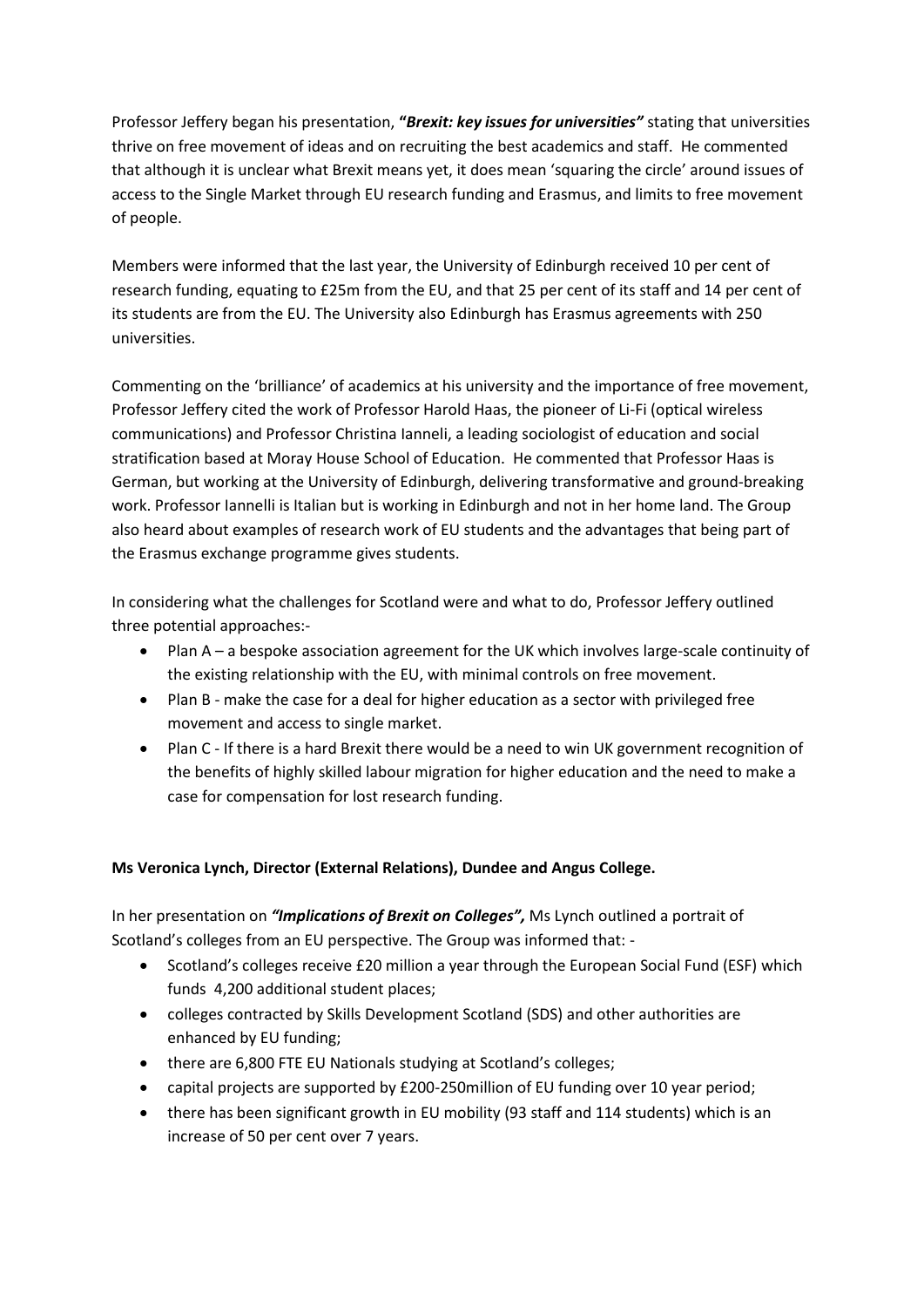Focusing on her own organisation, Ms Lynch stated that Dundee and Angus College (a medium sized College) has:-

- 16,000 learners with 750 FTE from EU countries
- $-1,100$  staff  $-35$  FT+10 PT EU nationals
- A turnover of £35m turnover and received £2m EU funding in 15/16
- Project Funding £5m across 25 projects
- Has had a share of National ESF 350-500 additional student HN places £1.5m 2m EU funding per annum
- >£50m new investment in its estate in last 5 years £2m ERDF.

Ms Lynch provided examples of where Dundee and Angus (D&A) College would use funds to their best effect including:- Capital funding to create a business incubator on campus alongside the development of an enterprise culture across D&A college; VoCoL Triangles The college is the lead partner in a two year UE Erasmus+ project which aims to bring together the worlds of work, vocational education and learners using co-operative learning techniques; creating facilities to bring renewables ; 4pwer – creating efficient regional policy for offshore wind energy and business incubation. Members were informed that these projects benefit EU nationals and create wealth within the Dundee and Angus area, as well as all strategically impacting on the College as without EU funding it would minimise opportunities for learners and staff.

In closing Ms Lynch commented on the overarching potential implications of Brexit on her organisation including: - possible job losses of between 40 – 100 staff; a financial gap of £2m per annum; a reduction in FT student places; uncertainty for the existing EU staff and students at the college; a reduction of wider social and cultural influences for staff and students; and the key issue around wider partnerships, i.e. 33 partnerships across a number of countries.

## **3. Discussion and questions**

A robust discussion followed on a range of issues including, the ability to attract talent and access to research funding; retaining staff; implications for student applications, and how Brexit was affecting EU students and staff.

Mr Balfour asked for figures of international (non-EU) students staff working in the college sector. Ms Lynch stated that that one quarter of their students were from the rest of the world. The college's international academic staff numbers were smaller than the proportion from the EU. Mr Aitchison followed up this point, and also commented on the impact on the wider economy, with Professor Jeffery remarking on the challenges of our ability to attract talent and access research funding. He informed the group that the university sector is the third most important industry in Scotland after energy and financial services.

Ms Sandlan asked whether the Edinburgh University had experienced a decline in EU applications following Brexit. Professor Jeffery advised it was too early to tell. He informed members that Edinburgh University had held a session on Brexit within a student open day. It had generated a large turnout, with students seeking clarity, but the university cannot give certainty on fee or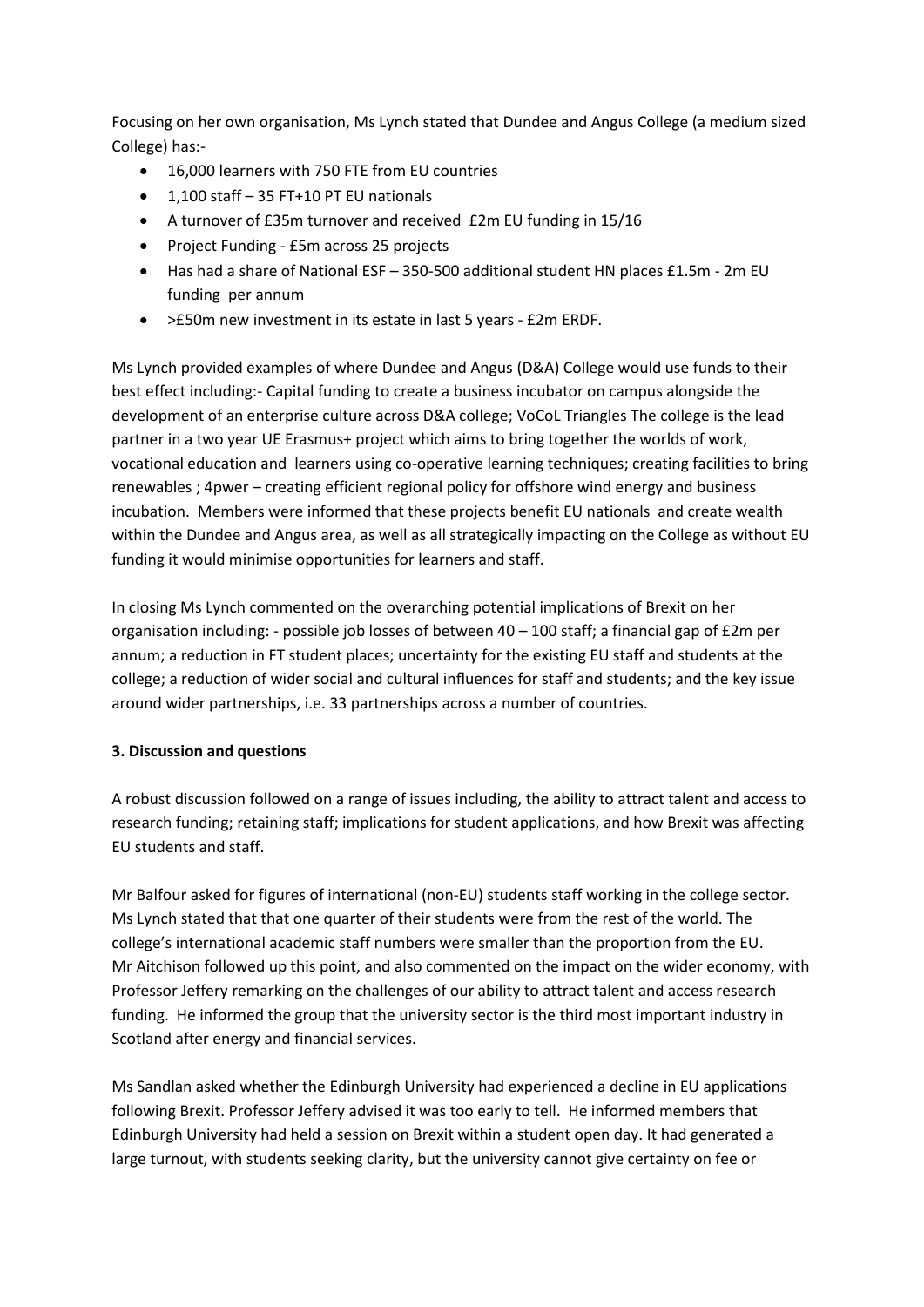immigration status. He noted that clarification from the Scottish Government on the fee status of EU undergraduates for entry in 2017/18 would be welcomed.

Mr Belsey commented that the biggest challenge was retaining the 25 per cent of staff from the EU. He asked what plans the university and college had for supporting staff to remain in the UK. Professor Jeffery replied that it was a very important question for the university and that his institution had held open meeting to provide reassurance and concern and to come up with concrete suggestions. Surgeries with lawyers have been set up as well as self-help groups to share knowledge and understand the 'hoops they may have to go through'. Ms Lynch informed members that of the 35 full time staff and 10 casual staff, all have lived here more than five years. The college would be holding sessions, but it would be the 10 casual contracts that would be more affected.

Dr Webber drew a comparison with his institution, Edinburgh Napier University, informing the group that 20-30 per cent of students were from the EU and that 40 per cent of its research funding is dependent on EU. He commented that they have looked at the likely impact below institutional level where they suspect there will be a negative impact around STEM subjects. This will hit the Scottish economy hard. Professor Jeffery warned that some courses may no longer be viable because of their dependence on EU students. There may be a challenge to modern language courses. Ms Lynch agreed that certain courses would be adversely affected by the loss of EU students including the performing arts and dance; nursing, life sciences, hospitality and rural, land-based roles. This would impact on local businesses and therefore on the wider economy.

Mr Gray informed the group that the Scottish Parliament's Brexit debate the previous day had discussed the impact already seen on research partnerships and opportunities for research. However he pointed to programmes such as Erasmus and CERN which involve non-EU members such as Norway and Sweden. This should provide a basis on which to ensure continued participation for Scottish colleges and universities. Professor Jeffery pointed out that Israel and Switzerland are not in the EU, so there is the possibility of negotiating a Brexit that would give us funding, but freedom of movement is usually the determining factor here. Professor Jeffery advised that the University of Edinburgh has not been adversely affected in terms of EU research projects yet. It is taking the opportunity to apply for a lot more.

Ms Lynch also remarked on the uncertainty caused by the Brexit vote. She advised that her college is experiencing an impact. Where previously they have had high levels of success with bids for EU funding, recently two out of eight have been successful.

Mr Welsh raised the issue of the UK Government's consultation on immigration. Professor Jeffery replied that the consultation offers us an opportunity to counter views expressed most recently at the Conservative Party Conference. Professor Jeffery noted that representations made at party conferences were not the same thing as Government policy. He advised that the university sector will be making as strong a representation as possible to the consultation. It will take the opportunity to emphasise the value of HE exports, and the importance of access to the best people in the world. Brexit has direct implications for 27 states and raises questions about how open for business Great Britain is. He further commented that some people see this as the UK turning in on itself.